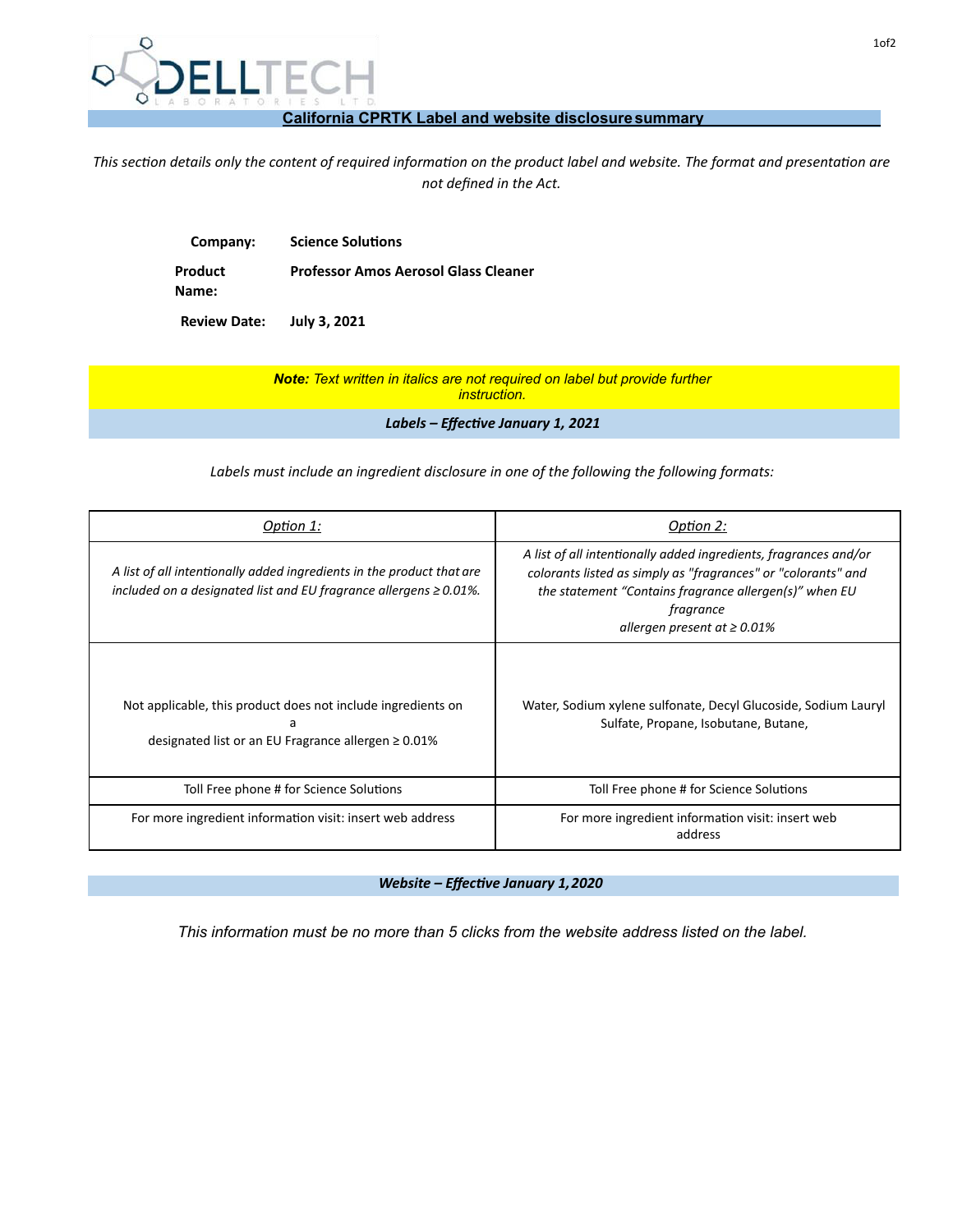

| Ingredient                 | CAS#           | <b>Functio</b><br>n | <b>Designated</b><br><b>Lists</b> |
|----------------------------|----------------|---------------------|-----------------------------------|
| Water                      | 7732-18-<br>5  | Solvent             | None                              |
| Sodium xylene<br>sulfonate | 1300-72-       | Surfactan           | None                              |
| Decyl Glucoside            | 68515-73<br>-1 | Surfactan           | None                              |
| Sodium Lauryl Sulfate      | $151 - 21 - 3$ | Surfactan           | None                              |
| Propane                    | 74-98-6        | Propellant          | None                              |
| Isobutane                  | 75-28-5        | Propellant          | None                              |
| <b>Butane</b>              | 106-97-8       | Propellant          | None                              |